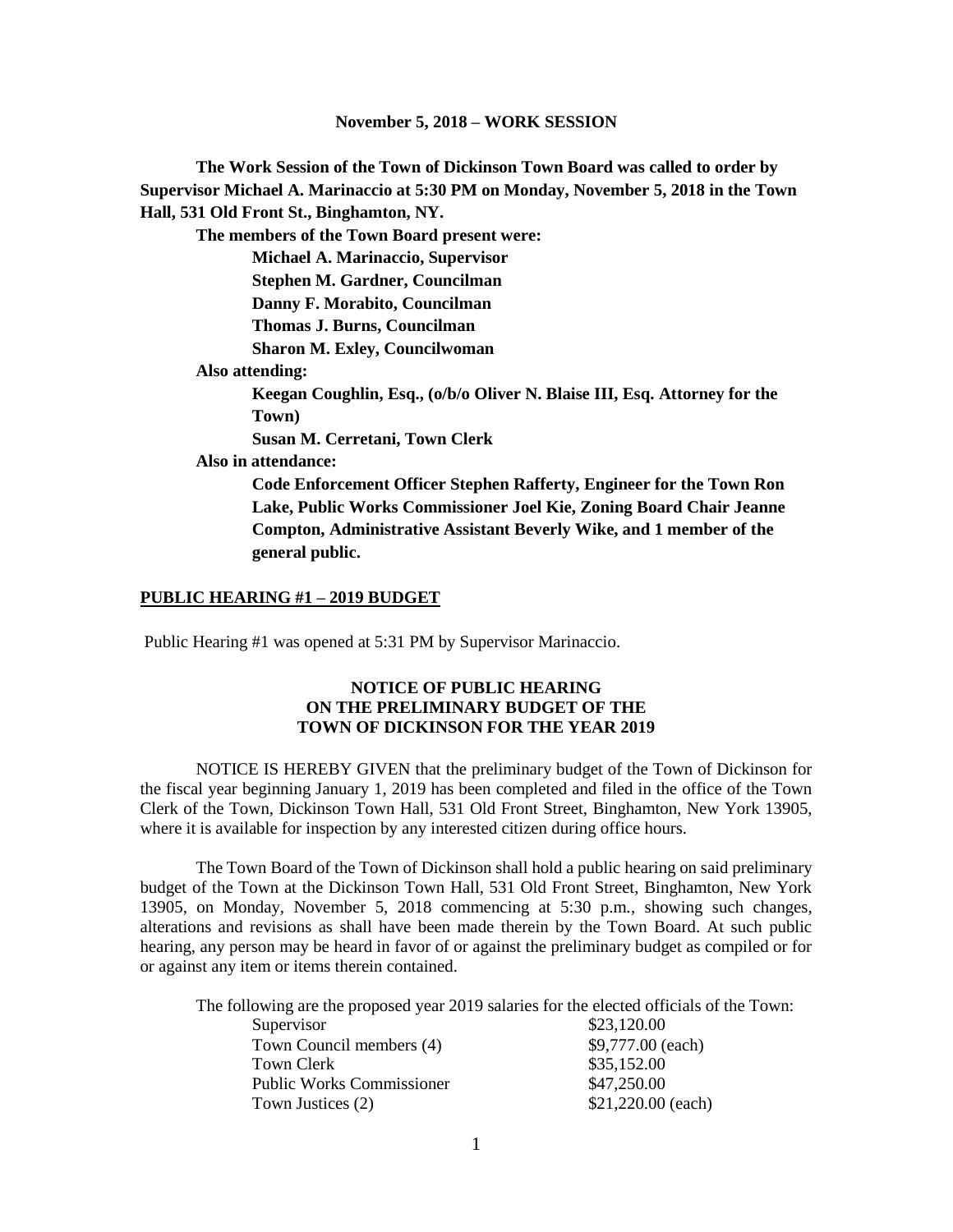Pursuant to the requirements of Chapter 258 of the laws of 2008, this shall service as notice of the exemption report. The report is posted on the Town's bulletin board, is annexed to any tentative or preliminary budget, and shall become part of the final budget.

Anyone has the right to provide written and oral comments and ask questions concerning the entire budget or any portion thereof. Handicapped individuals or senior citizens who require assistance in attending said public hearing, or in furnishing comments and suggestions, should contact the undersigned Town Clerk to request such assistance.

By order of the Town Board of the Town of Dickinson

| Dated: October 15, 2018 |            | Susan Cerretani |
|-------------------------|------------|-----------------|
|                         | Town Clerk |                 |

The Public Hearing was opened to questions.

A resident requested a review of the budget. Supervisor Marinaccio gave an overview: Supervisor Marinaccio stated that there was a 3% increase in most salaries. Total budget is up from 4.4 million to 4.7 million dollars, the increase largely due to the Highway Department's material costs. We have the lowest increase ever for health insurance - a 1 ½% increase. Expenditures went up 7%. Property tax up approximately 4%. The Supervisor stated that we have set aside some money for the Sunrise Terrace building in the event the town takes it over.

The Public Hearing was closed at 5:37 pm.

### **PUBLIC HEARING #2 – TEMPORARY SIGN CODE**

Public Hearing #2 was opened at 5:37 by Supervisor Marinaccio

## **TOWN OF DICKINSON NOTICE OF PUBLIC HEARING**

TAKE NOTICE that a public hearing will be held by the Town Board of the Town of Dickinson on November 5, 2018 commencing at 5:45 p.m. at the Dickinson Town Hall, 531 Old Front Street, Binghamton, New York regarding:

A Local Law entitled "A Local Law Amending Section 600-32 entitled 'Temporary Signs"

The purpose of this Local Law is to regulate temporary signs in the Town of Dickinson.

TAKE FURTHER NOTICE that the environmental significance, if any, of the proposed local law will be reviewed by said Town Board incident to and as a part of said public hearing.

Persons with disabilities who require assistance in attending said public hearing, or in furnishing comments and suggestions, should contact the undersigned to request such assistance. Communications in writing in relation thereto may be filed with the Town Board or at such public hearing.

Dated: October 16, 2018 SUSAN CERRETANI

Town Clerk, Town of Dickinson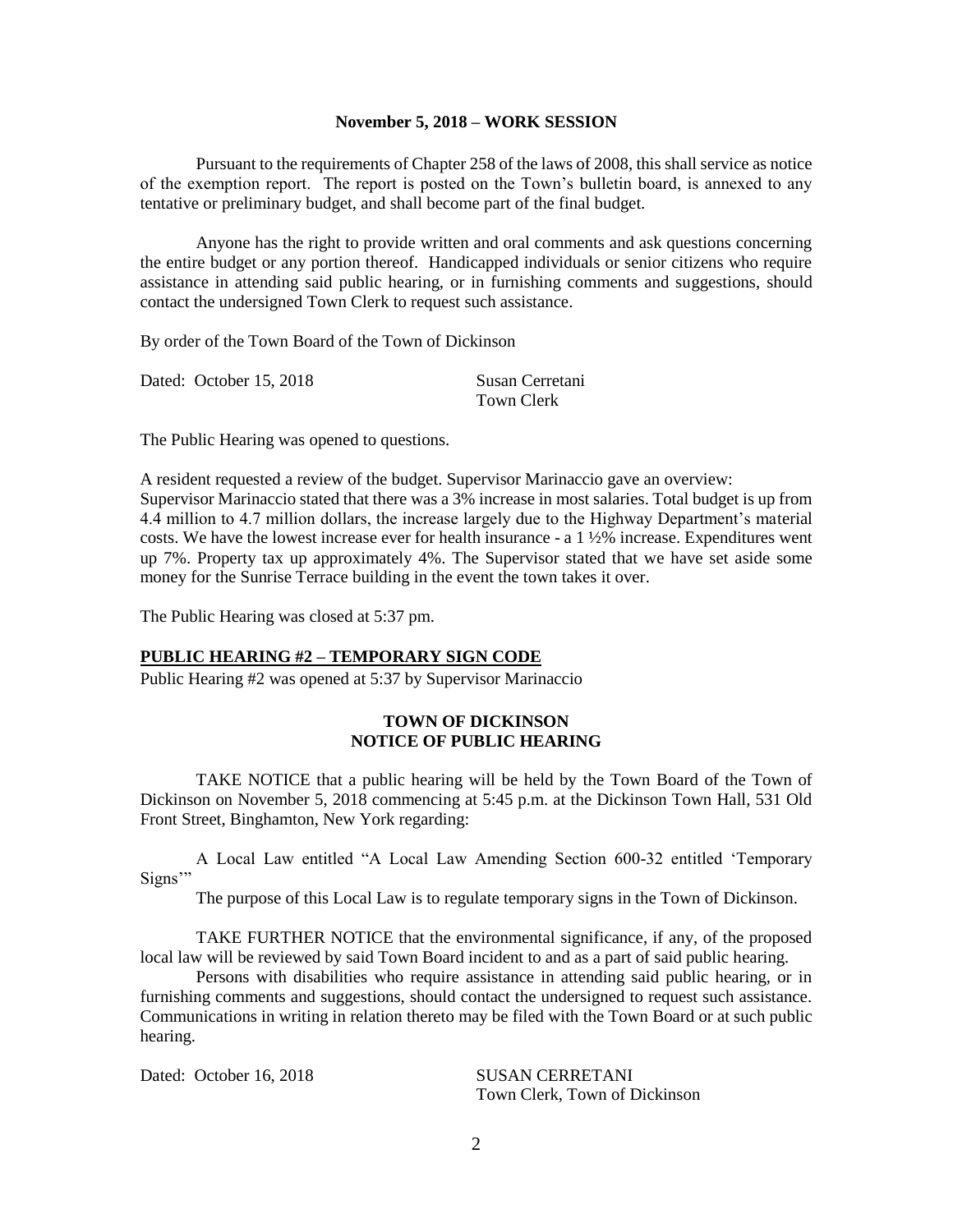The Public Hearing was opened to questions.

Attorney Coughlin explained that basically, the changes to the Temporary Sign Code are primarily to do with expanding the exempt sign list. Also, the revisions reduce the time limitations for temporary signs to 3 times a year, 2 weeks at a time. The Public Hearing was closed at 5:36 pm.

## **CHAIR**

## **SUNRISE TERRACE ASSOCIATION**

Supervisor Marinaccio met with the **Sunrise Terrace Community Association** officers regarding the possible takeover of the **Community Center** building. It appears that all of the officers are in agreement for the town to take over the building. There was discussion on the desire to keep the association intact. The association officers will begin reaching out to the **Sunrise Terrace** residents for their input. Letters will be mailed to the membership and an information meeting will be held by the Association at the Town Hall.

## **AOTV MEETING**

The next **AOTV** meeting is scheduled for Thursday, November 15, 2018 at **Atrio**. Guest speaker will be the **Executive Director of the Broome County Office of the Aging, Lisa Schuhle.**

## **COUGHLIN & GERHART LABOR & EMPLOYMENT LAW TRAINING**

Supervisor Marinaccio attended the **Coughlin & Gerhart Labor & Employment Law seminar** on October 17th. As always, it was an excellent meeting with a great deal of updated information shared.

## **MENTORING DAY 2018**

Administrative Assistant Bev Wike and Supervisor Marinaccio attended the **Mentoring Day Breakfast** held at **BOCES**. The Supervisor later joined Assemblyman Crouch at his office and they discussed town and state government operations.

## **SUNY-BROOME PROJECT**

Supervisor Marinaccio attended the **SUNY Broome** ribbon cutting for their new **Calice Center**/Manufacturing building.

## **VOTING POLLS**

Reminder - voting for Election Day is once again being held for voters in **Sunrise Terrace** and **Chenango Shores** at **Cornell Cooperative** Extension.

## **DASNY GRANT**

Regarding the **DASNY Grant**, Public Works Commissioner Kie and Supervisor Marinaccio are ready to resubmit the projects. This has been a 2 year work in process project. The projects remain the same but the Supervisor wants to make sure that the town board is fully aware of what will be submitted.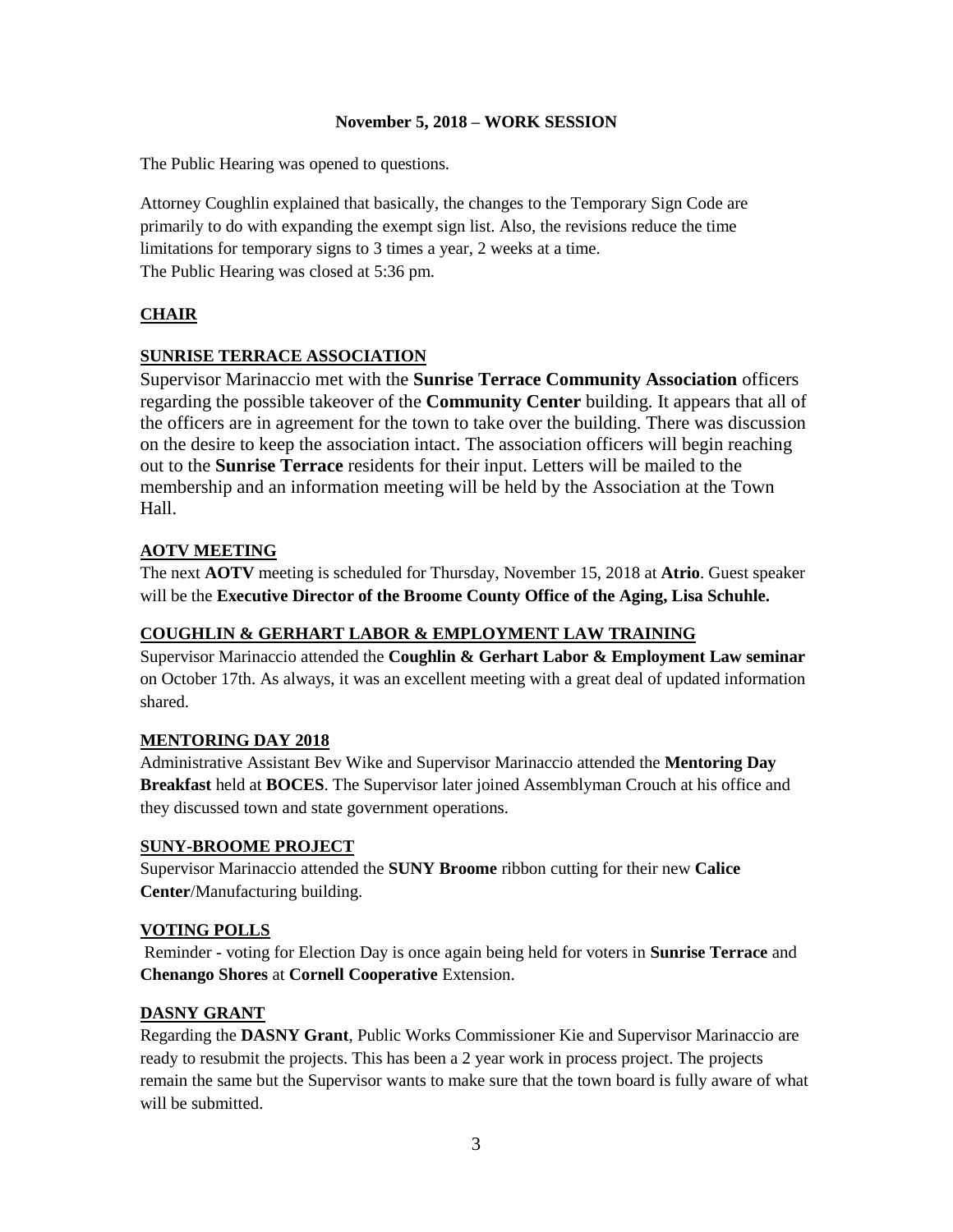| \$17,160.00 tentative location is where the Sunrise |
|-----------------------------------------------------|
| Terrace sign is now located.                        |
| $$2,588.00$ (completed)                             |
| \$29,765.00                                         |
| \$49,513.00                                         |
|                                                     |

Supervisor Marinaccio asked for the Board's input regarding the location of the messaging board. There was a discussion about the location of the messaging board. Initially, Supervisor Marinaccio proposed that the sign be located where the current Sunrise Terrace sign is located at the entrance of **Sunrise Terrace**. Councilman Burns and Councilman Morabito suggested that we consider other locations, specifically where the Town of Dickinson sign is now located at the intersection of Front and Old Front Streets. This location would be visible for a greater number of people and would not affect the aesthetics of the **Sunrise Terrace Community** with an illuminated digital sign which could potentially obstruct the view of traffic. Supervisor Marinaccio stated that he will re-visit and talk with **DOT Regional Director** Tom Wiser and ask for guidance. Public Works Commissioner Kie has concerns about providing electricity to the sign at the Front Street location and noted that that location is State property. Mr. Marinaccio stated that we need to stay within the original parameters of the Grant.

### **CEMETERY FUNDS**

It looks like we are very close to finalizing our cemetery funds and being able to utilize those funds in maintaining the cemetery. Supervisor Marinaccio thanked Administrative Assistant Bev Wike for her hard work on this project.

### **STARBUCKS/NEW OWNER**

Supervisor Marinaccio stated that he has communicated with the new owner of the 3 store **Starbuck's** plaza. The new owner would like to enlarge the current **Starbucks** space with more options for coffee and seating.

### **ATTORNEY**

#### **2019 BUDGET**

Attorney Coughlin stated that we will have a resolution next week to adopt the 2019 Budget.

### **TEMPORARY SIGN CODE**

Attorney Coughlin stated that we will have a resolution next week to amend the Temporary Sign Code.